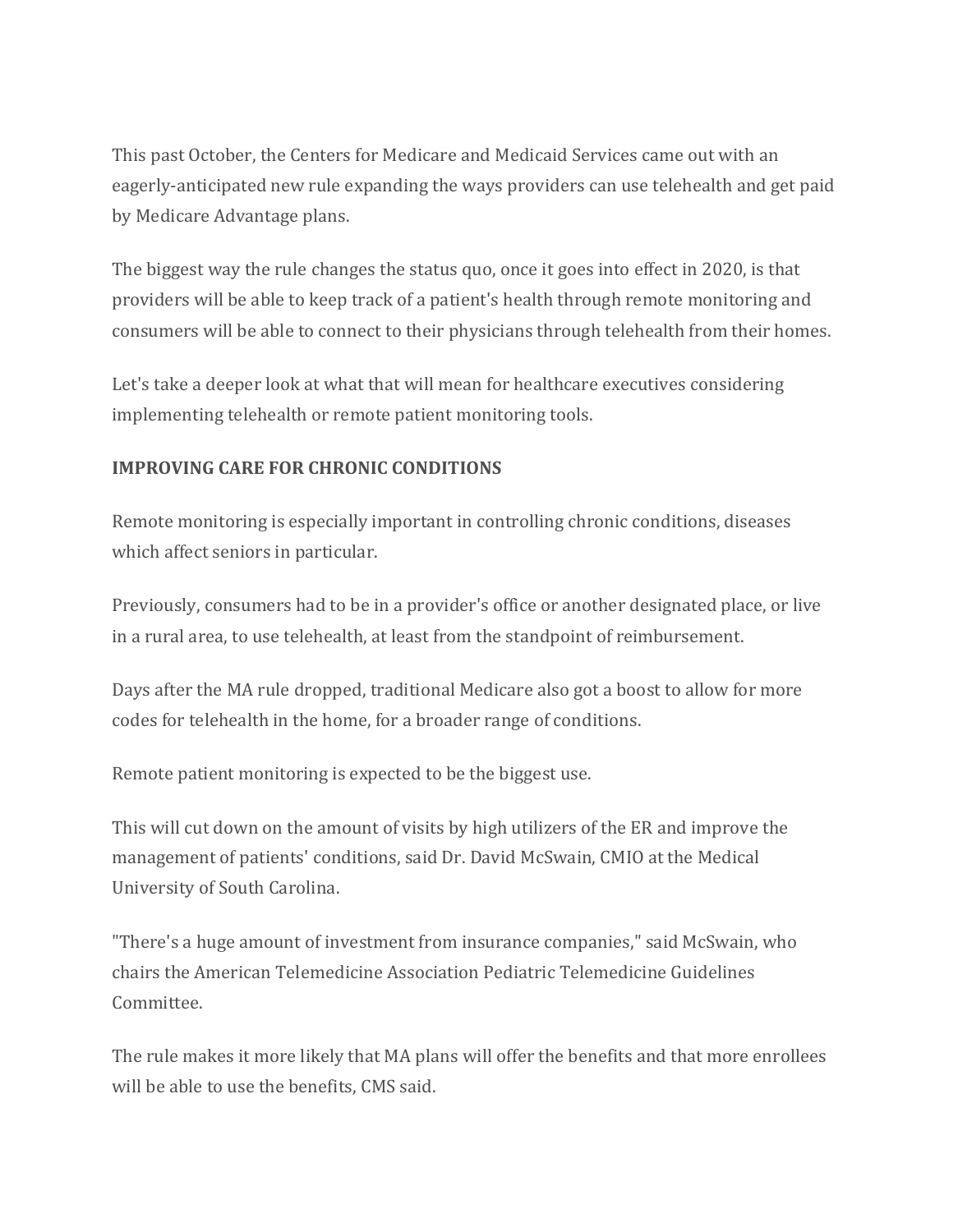What's more, private commercial insurers and state Medicaid agencies tend to follow Medicare's lead, McSwain said.

CMS promoted Medicare Advantage plans ahead of open enrollment this year, and adding flexibility to telehealth only added to their attraction for insurers and consumers.

Insurers, as shown most recently by their third-quarter earnings, are doing well with Medicare Advantage plans.

Next year, enrollment in Medicare Advantage is projected to increase by 11.5 percent, and the number of plans to increase by 600.

About a third of all Medicare beneficiaries are in a Medicare Advantage plan as compared to fee-for-service Medicare, and that number is projected to grow.

Adding telehealth to MA benefits increases plans' ability to take cost out of the healthcare system. If telehealth can do so without sacrificing quality, that's the basis of value-based care.

## **HOW PROVIDERS ARE ALREADY USING TELEHEALTH**

The challenge to the convenience is the potential for over-utilization, according to McSwain. There's the risk of fragmented care.

But telehealth can have dramatic impacts on healthcare outcomes and healthcare costs, he said.

Telehealth is driving value, CMS Administrator Seema Verma said on November 15, addressing the Alliance for Connected Care.

Telehealth includes remote monitoring, such as for glucose and vital signs, tracking weight and blood pressure. It spans a wide array of communication, from video visits to text messaging and phone calls.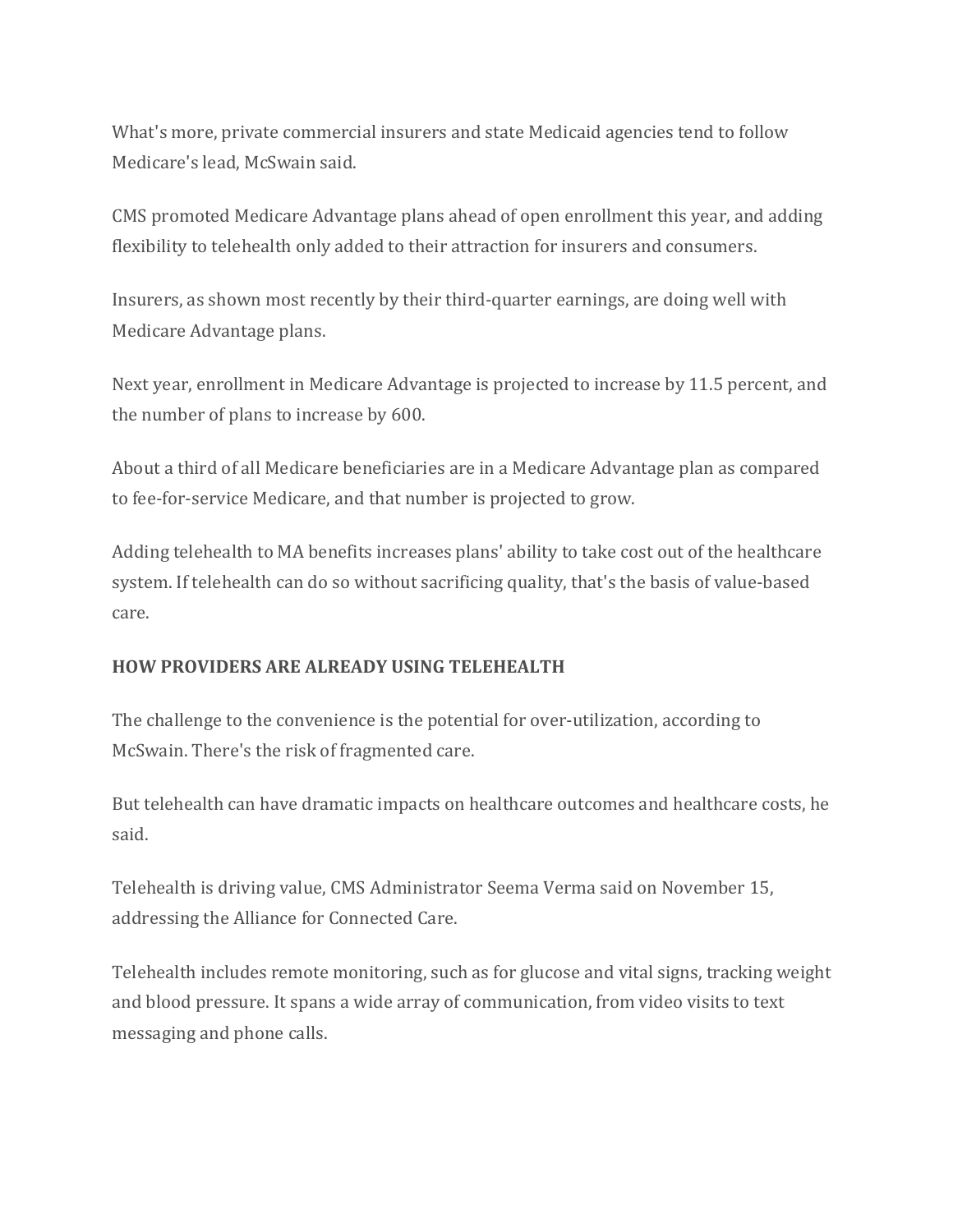Medicare-age patients often have numerous doctors' appointments. Consumers welcome the ability to connect from their homes rather than traveling to the office. Patients with restricted mobility will often miss appointments.

The Cleveland Clinic uses remote patient monitoring that sends live-time data back to clinicians, Verma said during the Alliance for Connected Care conference. A mission control center at the hospital assimilates the data and if needed, triggers an intervention.

About five years ago, Dallas Children's Health wanted to look at telemedicine as a strategy for population health, said Julie Hall-Barrow, former vice president of Virtual Health and now the senior vice president of Network Development and Innovation.

Telehealth is being used in the children's hospital for remote patient monitoring programs, such as digital sensors that measure medication compliance.

"We set the stage knowing it's covered," Hall-Barrow said of reimbursement. "I think anytime we reduce barriers for how to deliver care, it's a win for everybody," she said. It offers, "the ability for us to provide high-quality care at any delivery point."

The big picture for telehealth is how to design programs in a way that lead to improved outcomes that have the biggest impact on cost of care access and quality, McSwain said.

The Medical University of South Carolina is one of only two national Telehealth Centers of Excellence in the United States. The system is currently awaiting word on a National Institutes of Health grant that would allow it to leverage a network of healthcare institutions across the country to facilitate the design and completion of telehealth studies, such as what is being taught at MUSC.

Bryan Adams, chief commercial officer at digital health company GreatCall, said of telehealth, "Everyone is interested. Everyone is trying to find out the right entry point."